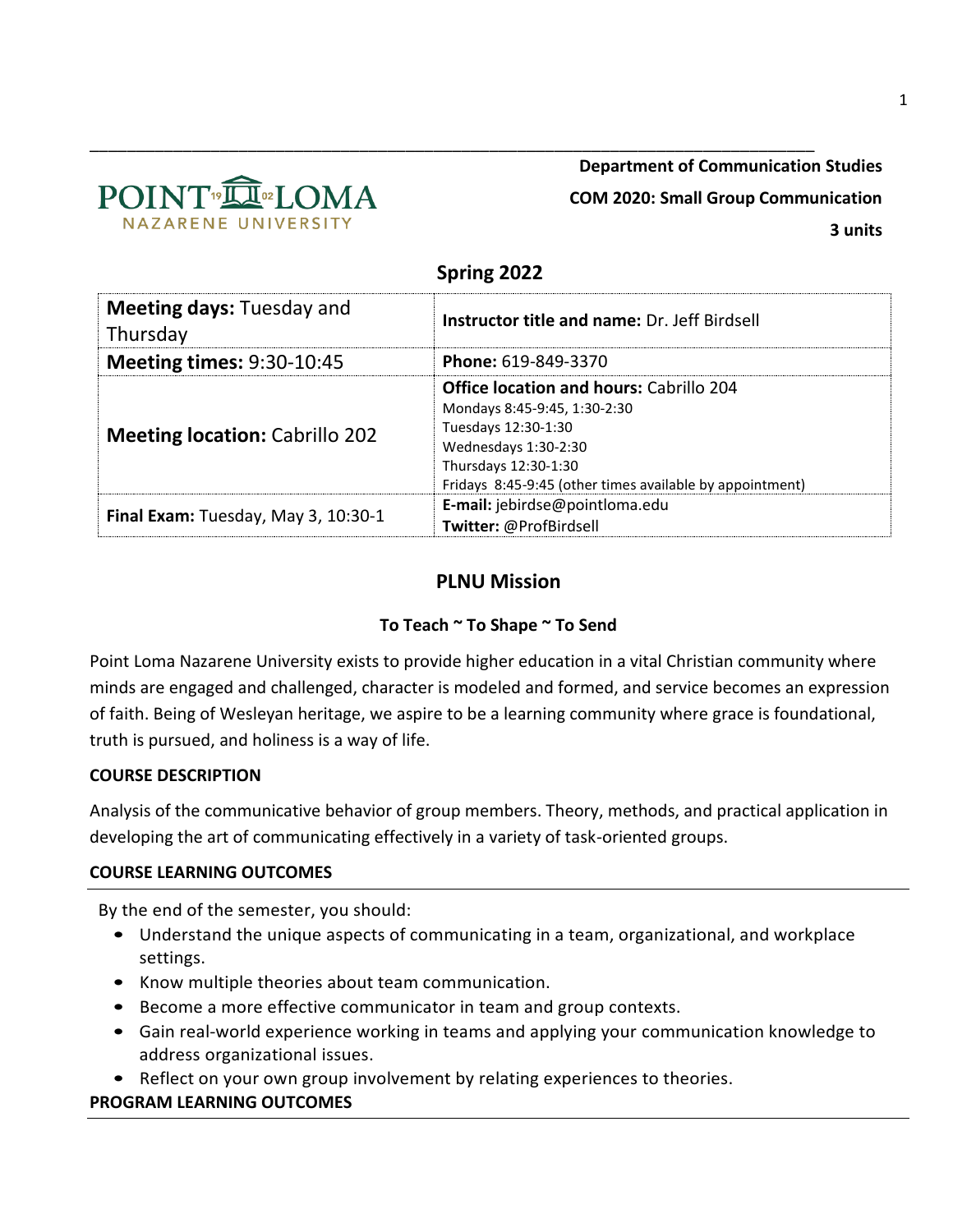As a required course for a degree in Managerial and Organizational Communication, this course will contribute to the following PLOs

- Develop a sophisticated understanding of communication as the negotiation of meaning.
- Display communication competence both verbally and nonverbally in interpersonal, small group, organizational, and intercultural contexts.
- Formulate a thesis, organize a complex idea, and support it with appropriate evidence using proper grammar and punctuation.
- Demonstrate an ability to present themselves in a professional manner including resume, interview skills, and presentations.
- Demonstrate an understanding and ability to work collaboratively in a group.
- Analyze and conduct original communication research (quantitative and qualitative) using scholarly journals, data bases, and collecting and analyzing empirical data.
- Demonstrate an understanding of basic theoretical concepts relative to organizational behavior including scientific management, systems theory, and organizational culture.
- Integrate a Christian perspective of values and ethics in their communication in interpersonal, small group organizational and intercultural contexts.

Develop an awareness of multiple approaches to leadership and develop a personal leadership philosophy.

For students taking this course to fulfill other degree programs, please visit the curriculum maps at http://assessment.pointloma.edu/academic-assessment/department-of-communicationtheatre/curriculum-maps/ to identify which PLOs this class addresses for your course of study.

# **REQUIRED TEXTS AND RECOMMENDED STUDY RESOURCES**

Beebe, S. A., & Masterson, J. T. (2020). *Communicating in small groups* (12th ed.). Pearson Higher Ed.

## **ASSESSMENT AND GRADING**

During the course of the semester you will be responsible for the following written assignments. These assignments are designed to address the course objectives. Some will require you to work in a group. See the descriptions below and the detailed instructions at the end of the syllabus for more details.

|                                                                                  | Assignment Distribution:                                                                                                                |                                                      |                   |                               | Grade Scale  |            |        |            |
|----------------------------------------------------------------------------------|-----------------------------------------------------------------------------------------------------------------------------------------|------------------------------------------------------|-------------------|-------------------------------|--------------|------------|--------|------------|
|                                                                                  |                                                                                                                                         |                                                      |                   | Percentage                    |              | Points     |        |            |
| Quiz-tivities                                                                    | 26.25 % (105 pts)<br>21.25 % (85 pts)<br>2.5 % (10 pts)<br>10% (40 pts)<br>10% (40 pts)<br>10% (40 pts)<br>10% (40 pts)<br>10% (40 pts) | A<br>А-                                              | 93<br>90          | ٠                             | 100<br>92.9  | 372<br>360 |        | 400<br>371 |
| Exam<br><b>Student Led Discussion</b>                                            |                                                                                                                                         | B+                                                   | 87                | ٠                             | 89.9         | 348        | $\sim$ | 359        |
| (individual)<br>Group Led Discussion                                             |                                                                                                                                         | B<br>B-                                              | 83<br>80          | $\overline{\phantom{a}}$<br>٠ | 86.9<br>82.9 | 332<br>320 |        | 347<br>331 |
| <b>Group Reflection Presentation</b><br><b>Experiential Learning Activity</b>    |                                                                                                                                         | $C+$<br>77<br>79.9<br>٠<br>C<br>73<br>76.9<br>$\sim$ | 308<br>292        | $\sim$                        | 319<br>307   |            |        |            |
| <b>Experiential Learning Report</b><br><b>Experiential Learning Presentation</b> |                                                                                                                                         | $C -$                                                | 70                |                               | 72.9         | 280        |        | 291        |
|                                                                                  |                                                                                                                                         | D+                                                   | 67                | ٠                             | 69.9         | 268        |        | 279        |
|                                                                                  |                                                                                                                                         | D                                                    | 63                | $\sim$                        | 66.9         | 252        | ٠      | 267        |
|                                                                                  |                                                                                                                                         | D-<br>F                                              | 60<br>$\mathbf 0$ | ۰                             | 62.9<br>59.9 | 240<br>0   |        | 251<br>239 |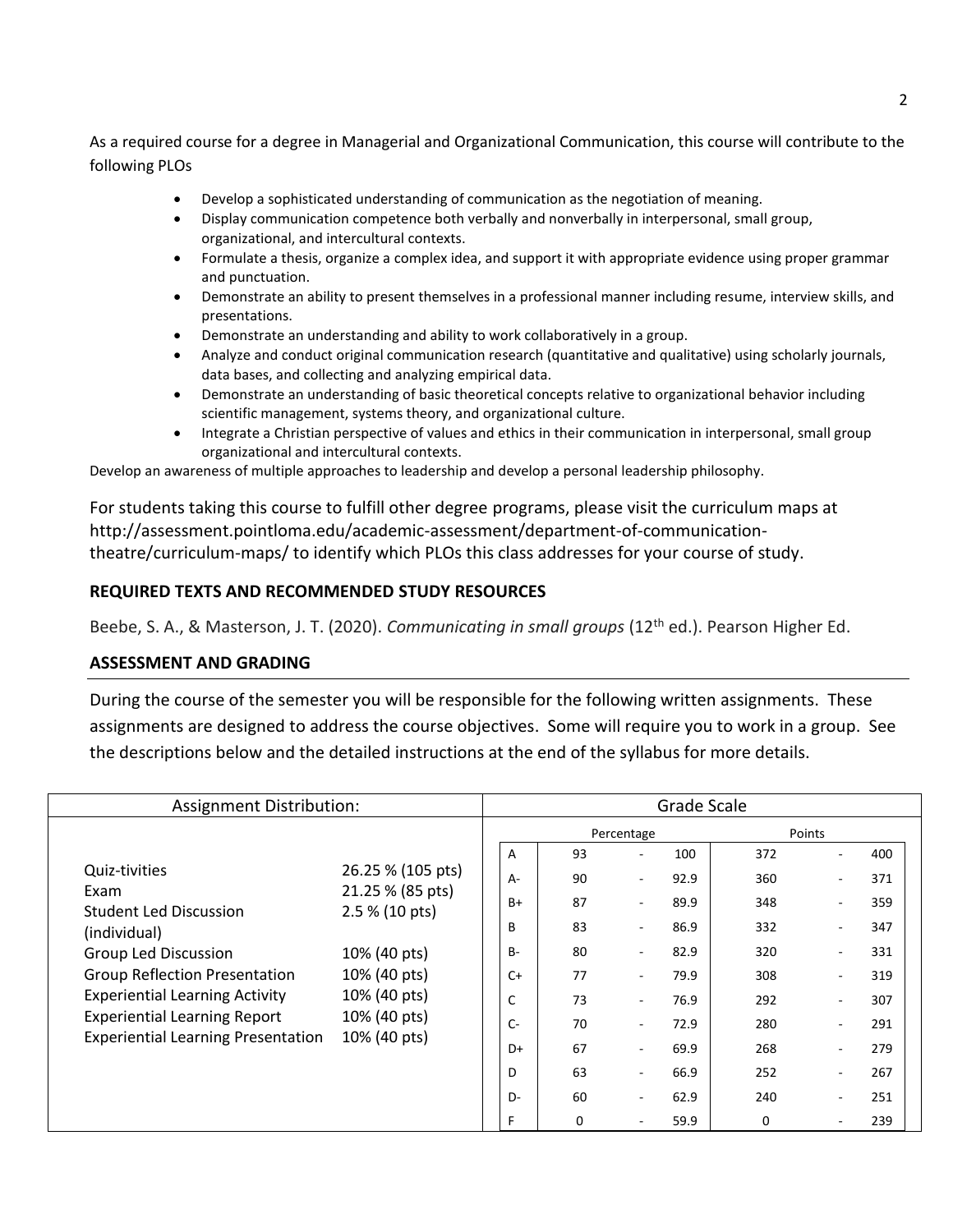#### **INCOMPLETES AND LATE ASSIGNMENTS**

All assignments are to be submitted/turned in by the beginning of the class session when they are due including assignments posted in Canvas. Incompletes will only be assigned in extremely unusual circumstances. Assignments turned in past due will be accepted but the grade will be reduced by 10% as soon as the assignment is tardy and another 10% for every 24 hour period after that.

## **GRADING**

Regardless of your prior experiences with grading, I am insistent that a "C" is considered "average" or acceptable work, grades of "B" and "A" are awarded for above average and exceptional work respectively. Normally, those students receiving A's represent the top 10 - 25% of a class.

Feedback on assignments will be provided using the "Annotated Comments" feature in Canvas. Please follow the instructions at<https://tinyurl.com/BirdsellGrades> to access them.

There is a 24-7 rule in this class: you must wait at least 24 hours after receiving a grade to discuss it, and no later than 7 days. Any discussion of grades must occur outside of class time. I will gladly talk about assignments (non-grade issues) past the 7-day period. To avoid confusion, you must (a) document the error in writing, (b) state why you think it is an error (based on the syllabus (course expectations, grading policies, etc.) and specific assignment details.), and (c) suggest what you think should be done to rectify the error (in cases where this is not obvious). These matters will be dealt with promptly. (If an error had been made which benefits you, please accept it as a "gift" which does not need to be reported.)

## **FINAL EXAMINATION POLICY**

Successful completion of this class requires taking the final examination **on its scheduled day**. The final examination schedule is posted on the [Class Schedules](http://www.pointloma.edu/experience/academics/class-schedules) site. No requests for early examinations or alternative days will be approved. Failure to attend the final will be counted as one week of absences (2 classes)

## **PLNU COPYRIGHT POLICY**

Point Loma Nazarene University, as a non-profit educational institution, is entitled by law to use materials protected by the US Copyright Act for classroom education. Any use of those materials outside the class may violate the law.

## **PLNU ACADEMIC HONESTY POLICY**

Students should demonstrate academic honesty by doing original work and by giving appropriate credit to the ideas of others. Academic dishonesty is the act of presenting information, ideas, and/or concepts as one's own when in reality they are the results of another person's creativity and effort. A faculty member who believes a situation involving academic dishonesty has been detected may assign a failing grade for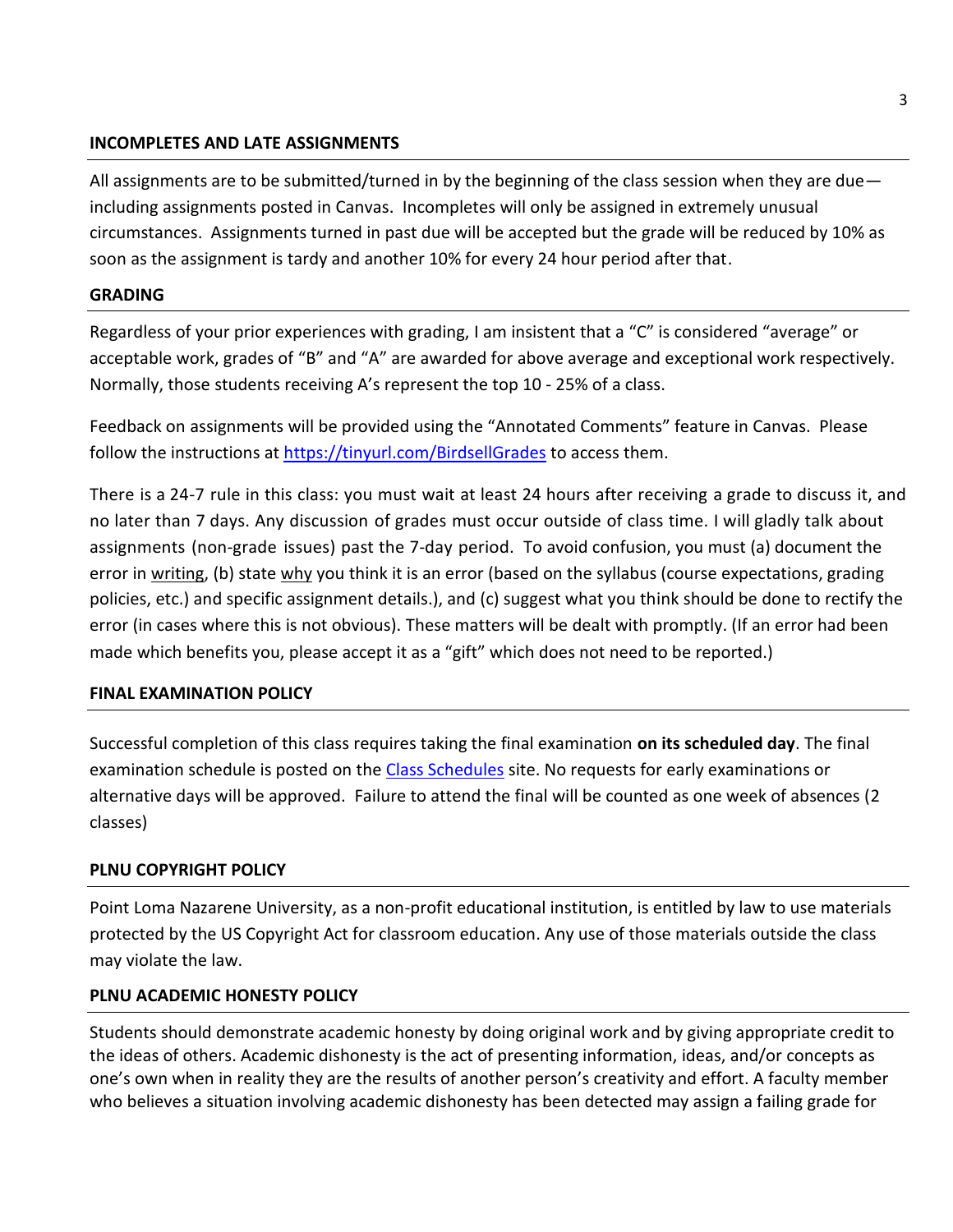that assignment or examination, or, depending on the seriousness of the offense, for the course. Faculty should follow and students may appeal using the procedure in the university Catalog. See [Academic Policies](https://catalog.pointloma.edu/content.php?catoid=52&navoid=2919#Academic_Honesty) for definitions of kinds of academic dishonesty and for further policy information.

# **PLNU ACADEMIC ACCOMMODATIONS POLICY**

PLNU is committed to providing equal opportunity for participation in all its programs, services, and activities. Students with disabilities may request course-related accommodations by contacting the Educational Access Center (EAC), located in the Bond Academic Center ([EAC@pointloma.edu](mailto:EAC@pointloma.edu) or 619-849- 2486). Once a student's eligibility for an accommodation has been determined, the EAC will issue an academic accommodation plan ("AP") to all faculty who teach courses in which the student is enrolled each semester.

PLNU highly recommends that students speak with their professors during the first two weeks of each semester/term about the implementation of their AP in that particular course and/or if they do not wish to utilize some or all of the elements of their AP in that course.

Students who need accommodations for a disability should contact the EAC as early as possible (i.e., ideally before the beginning of the semester) to assure appropriate accommodations can be provided. It is the student's responsibility to make the first contact with the EAC.

# **SPIRITUAL CARE**

Please be aware PLNU strives to be a place where you grow as whole persons. To this end, we provide resources for our students to encounter God and grow in their Christian faith. If students have questions, a desire to meet with the chaplain or have prayer requests you can contact the Office of Spiritual Development.

# **PLNU ATTENDANCE AND PARTICIPATION POLICY**

Regular and punctual attendance at all classes is considered essential to optimum academic achievement. If the student is absent from more than 10 percent of class meetings, the faculty member can file a written report which may result in de-enrollment. If the absences exceed 20 percent, the student may be deenrolled without notice until the university drop date or, after that date, receive the appropriate grade for their work and participation. See **Academic Policies** in the Undergraduate Academic Catalog.

# **INFORMATION AND COMMUNICATIONS TECHNOLOGY**

While technological resources have made it possible to exchange messages at a greater rate, particularly through email, please remember that just because you're available to send a message doesn't mean I'm available to respond to those messages. I especially frown upon frantic emails sent hours before an exam or assignment. I typically respond to email within one 24-hour school day (M – F). For example, if you email me at 1:00pm on Wednesday afternoon, I will typically respond by 1:00pm on or before 1:00pm on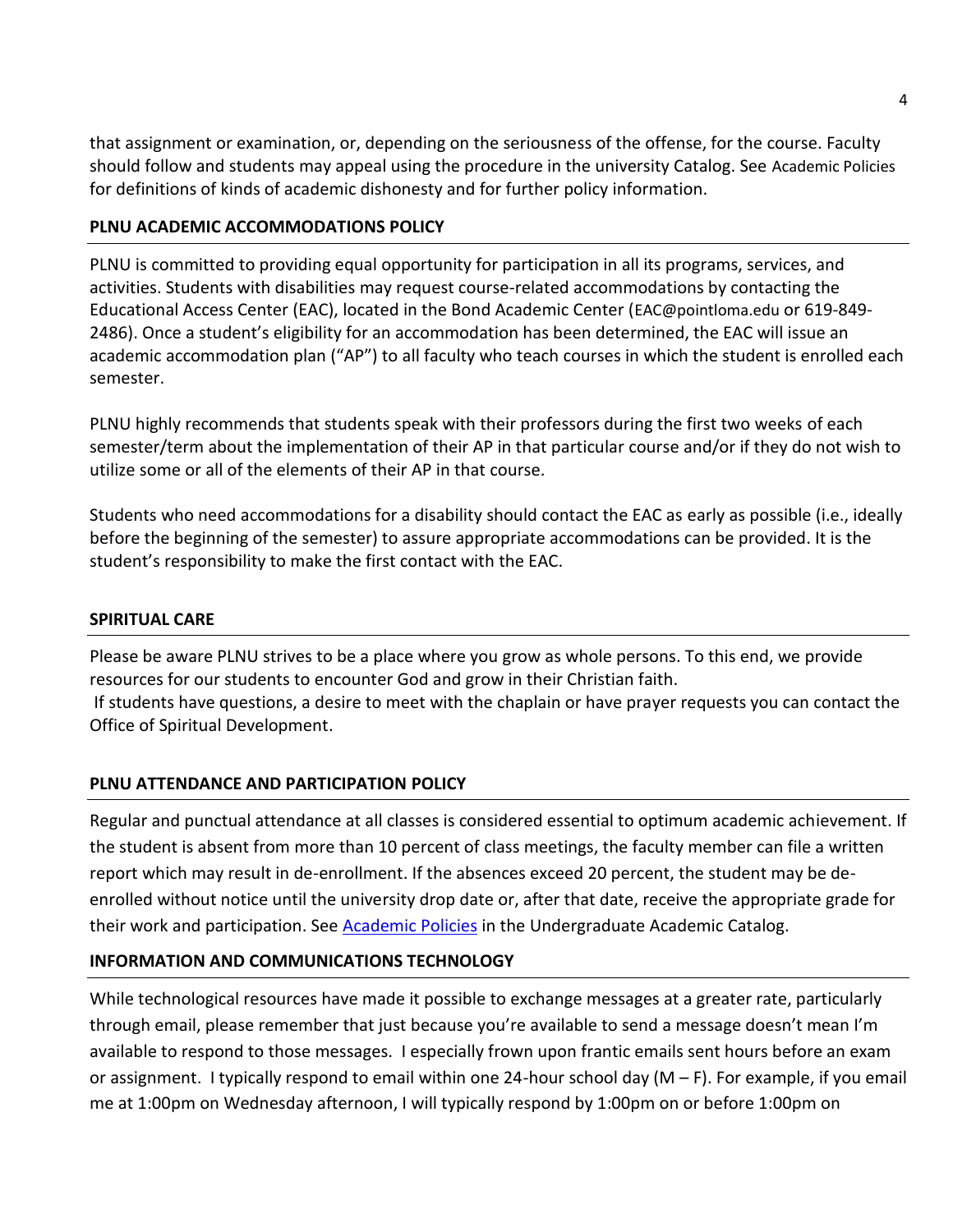Thursday afternoon. If you email me at 9:00 am on Saturday morning, I will typically respond on or before 9 am on Tuesday morning. It is your responsibility to plan ahead.

Problems with technology do not relieve you of the responsibility of participating, turning in your assignments, or completing your class work.

Research summaries I have read, along with my own experience as both an instructor and a student, suggest that taking notes by hand on paper improves information retention. If you are taking notes on a laptop or tablet, please disable your connection to the internet unless otherwise instructed.

Please silence your phone when you are in class. If a call or text interrupts our class session, I reserve the right to answer the phone on your behalf and/or make fun of an unoriginal ringtone.

# **ASSIGNMENTS AND READINGS**

All assignments must be typed (double-spaced, 8.5" x 11" paper, one-side, 225-250 wpp, 1" margins, 12pt font, Times New Roman or Courier typeface) unless otherwise instructed. Use the APA style guide where necessary (see https://owl.english.purdue.edu/owl/resource/560/01/ for formatting assistance). Written assignments and readings are due at the beginning of class on the appropriate day. Quizzes and online discussions are due according to the times listed in Canvas and on the attached calendar. The most likely time for your computer/internet connection to crash or printer to die/run out of ink, is minutes before an assignment is due. Please plan ahead.

# **ASSIGNMENT INSTRUCTIONS, RUBRICS, AND CALENDAR**

Some of your assignments will be completed individually, and some will be completed in teams. Team Assignments are denoted with an asterisk (\*)

**Quiz-tivities.** An overwhelming majority of classes will either begin with a brief quiz on the day's readings or include an activity where your participation will contribute to your points in the course. *Quizzes will be collected after 10 minutes of the beginning of class and make ups will not be offered.*

**Student led Discussions (SLD).** You will facilitate two student led discussions – one as an individual and one with your team. For the individual discussion, you will present an article relevant to previous class discussion about teams (2-3 minutes). For the group-led discussion\*, your team will create an 18-20 minute presentation/discussion on a topic related to teams. The team discussion will involve assigning readings for other students as well as engaging them in discussion.

**Exam** may use multiple choice, true/false, matching, short answer, and/or short essay questions covering material from your readings and class lectures.

**Experiential Learning Activity\*.** Your final assignment this semester is to improve the small group communication of an existing team. This will take the form of designing and executing an experiential learning activity. You will first work in teams to create an activity that enhances one of the teamwork concepts discussed in class. Additionally, your team will be responsible for finding a team within an organization to take part in your activity. Finally, you will write a report and give an oral presentation that explains, evaluates, and gives recommendations for your activity.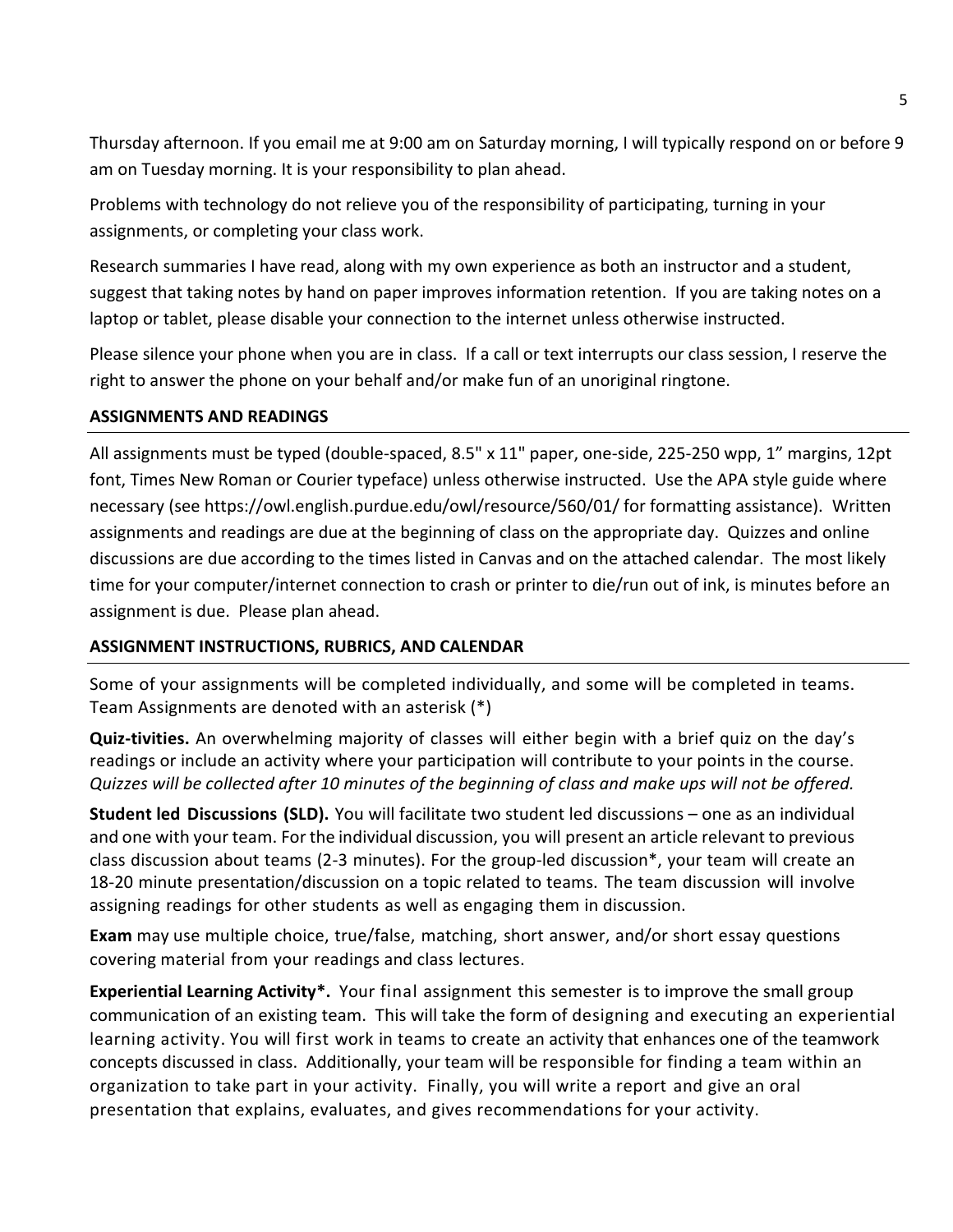# **Student Led Discussion Instructions: Individual and Group**

There are two types of student led discussion – individual and group. Each student will do one of each, for a total of 50 points.

# *Individual Student Led Discussion (10 points)*

For the individual student led discussion, you will be asked to find a news article related to team work (a case study example, new research findings, expert interview, etc.). You should link your discussion to at least one of the teams topics discussed in class prior to your presentation (2 pts). You will be graded on the relevance of your example (2 pts), and the depth of connections you make to class readings and/or your own personal experiences on teams (2 pts). Your individual discussion presentation should be brief, yet impactful. Time allotted for each individual presentation will be 2-3 minutes (2 pts). Please bring a copy of the article for me to keep (2 pts).

# *Group Led Discussion (40 points)*

For the group led discussion, you will work with your project team to lead a full class discussion related to the topic discussed during the previous class session (please note that it will be necessary for your team to begin your planning by completing that reading in advance). \*\*You should also post 1-2 additional readings on Canvas 48 hours before your presentation date, so that the class can read them before your presentation. These can be research articles or new stories, and should be "meaty," contentrich articles from academic journals such as the *Journal of Applied Communication Research, Communication Monographs, Journal of Communication, Administrative Science Quarterly, Academy of Management Review, and Management Communication Quarterly* or credible business/news publications, such as *Harvard Business Review, New York Times, Washington Post, Wall Street Journal, Time, Newsweek, Fast Company, Business Week*, etc. (sources may be print or online).

Your team's presentation should briefly summarize the main concepts in the article, then spend most of the time analyzing the article in the context of the relevant course reading, as well as engage the class in discussion. You will want to prepare 5 – 7 meaningful discussion questions, and also consider a plan "b" if the class does not respond to your questions as intended.

Each group member should speak for approximately the same amount of time. A PowerPoint presentation is recommended, but not required. Your group presentation should last approximately 14- 15 minutes, with another 4-5 minutes for questions (questions may be integrated into your presentation, and or be placed at the end), for a total of 18-20 minutes.

You will be graded based on the clarity, relevance and depth of your team's analysis, structure (introduction/body/conclusion and transitions), evidence of planning and preparation, and most importantly, the connections you make to the course reading during your presentation, as well as to your team's selected readings.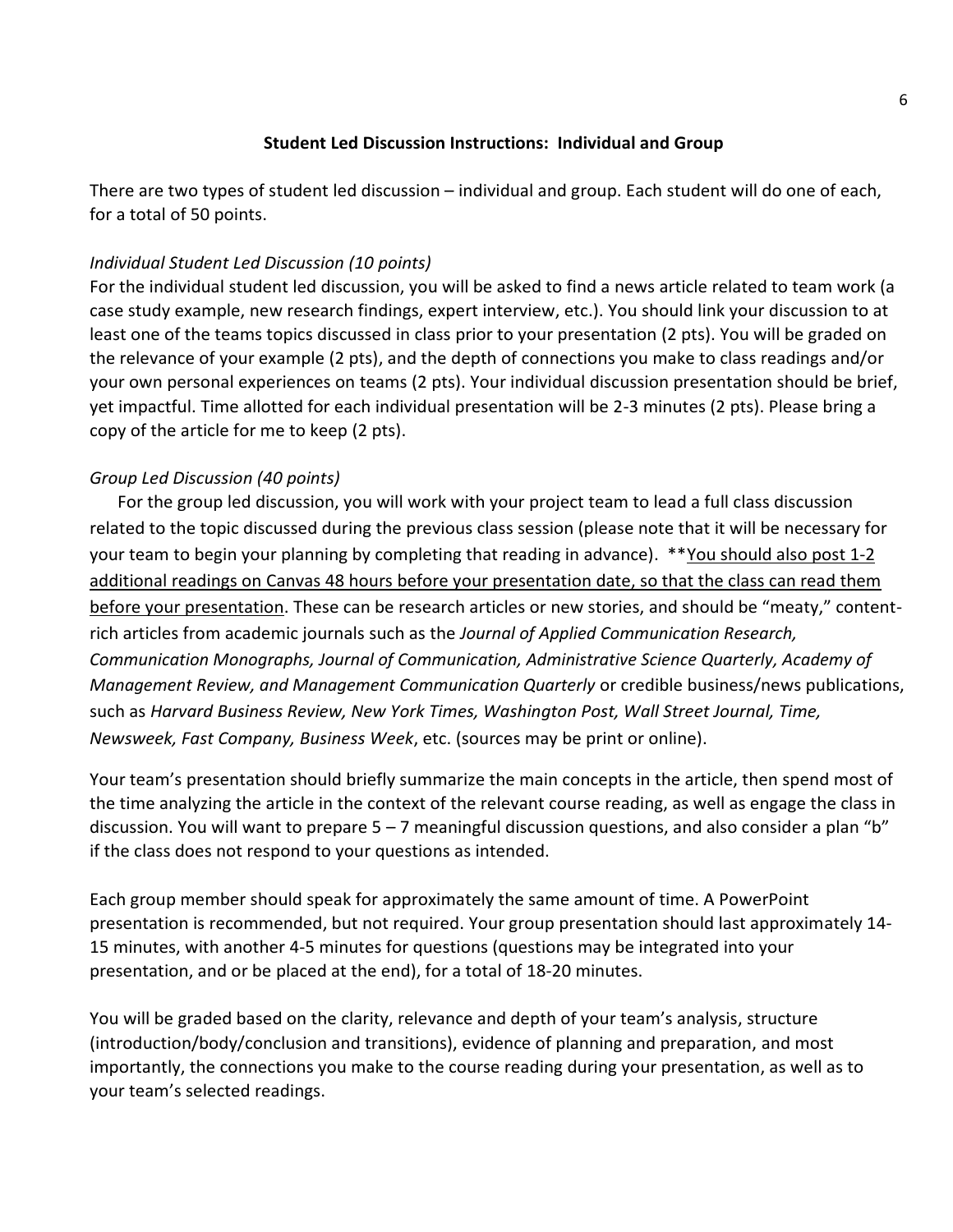**GROUP LED DISCUSSION GRADING SHEET**

|                                                                                 |                                                                          |         | Score:                                                                                          | /40       |  |
|---------------------------------------------------------------------------------|--------------------------------------------------------------------------|---------|-------------------------------------------------------------------------------------------------|-----------|--|
|                                                                                 | How well did you introduce your presentation?                            |         |                                                                                                 |           |  |
| Not included                                                                    | Below average                                                            | Average | Above Average                                                                                   | Excellent |  |
|                                                                                 | How well did you summarize the main concepts in the article?             |         |                                                                                                 |           |  |
| Not included                                                                    | Below average                                                            | Average | Above Average                                                                                   | Excellent |  |
|                                                                                 |                                                                          |         | Was most of the time analyzing the article in the context of the relevant course reading?       |           |  |
| Not included                                                                    | Below average                                                            | Average | Above Average                                                                                   | Excellent |  |
|                                                                                 |                                                                          |         |                                                                                                 |           |  |
|                                                                                 | How well did you engage the class in discussion?                         |         |                                                                                                 |           |  |
| Not included                                                                    | Below average                                                            | Average | Above Average                                                                                   | Excellent |  |
|                                                                                 |                                                                          |         | Was there a plan "b" if the class did not respond to your questions as intended?                |           |  |
| No                                                                              | Yes                                                                      |         |                                                                                                 |           |  |
|                                                                                 |                                                                          |         | How integrated and equal was each group member in terms of speaking time?                       |           |  |
| Not included                                                                    | Below average                                                            | Average | Above Average                                                                                   | Excellent |  |
|                                                                                 |                                                                          |         |                                                                                                 |           |  |
|                                                                                 | Did the presentation look and feel like a single, cohesive presentation? |         |                                                                                                 |           |  |
| Not included                                                                    | Below average                                                            | Average | Above Average                                                                                   | Excellent |  |
|                                                                                 | How well did you conclude your presentation?                             |         |                                                                                                 |           |  |
| Not included                                                                    | Below average                                                            | Average | Above Average                                                                                   | Excellent |  |
|                                                                                 |                                                                          |         | Does the presentation leave the impression that you have done an excellent job of preparing and |           |  |
|                                                                                 |                                                                          |         |                                                                                                 |           |  |
| No                                                                              | presenting the assignment in proper form and on time?                    |         |                                                                                                 | Yes       |  |
|                                                                                 |                                                                          |         | Did you do something that allowed your presentation to stand out from other presentations?      |           |  |
| No                                                                              |                                                                          |         |                                                                                                 | Yes       |  |
|                                                                                 | Did you post the articles 48 hours prior to the presentation?            |         |                                                                                                 |           |  |
| No                                                                              |                                                                          |         |                                                                                                 | Yes       |  |
|                                                                                 | Were the articles suitable for the assignment?                           |         |                                                                                                 |           |  |
| No                                                                              |                                                                          |         |                                                                                                 | Yes       |  |
| Did you stay within the time requirements (18-20 minutes) for the presentation? |                                                                          |         |                                                                                                 |           |  |
| No                                                                              |                                                                          |         |                                                                                                 | Yes       |  |
|                                                                                 |                                                                          |         |                                                                                                 |           |  |

7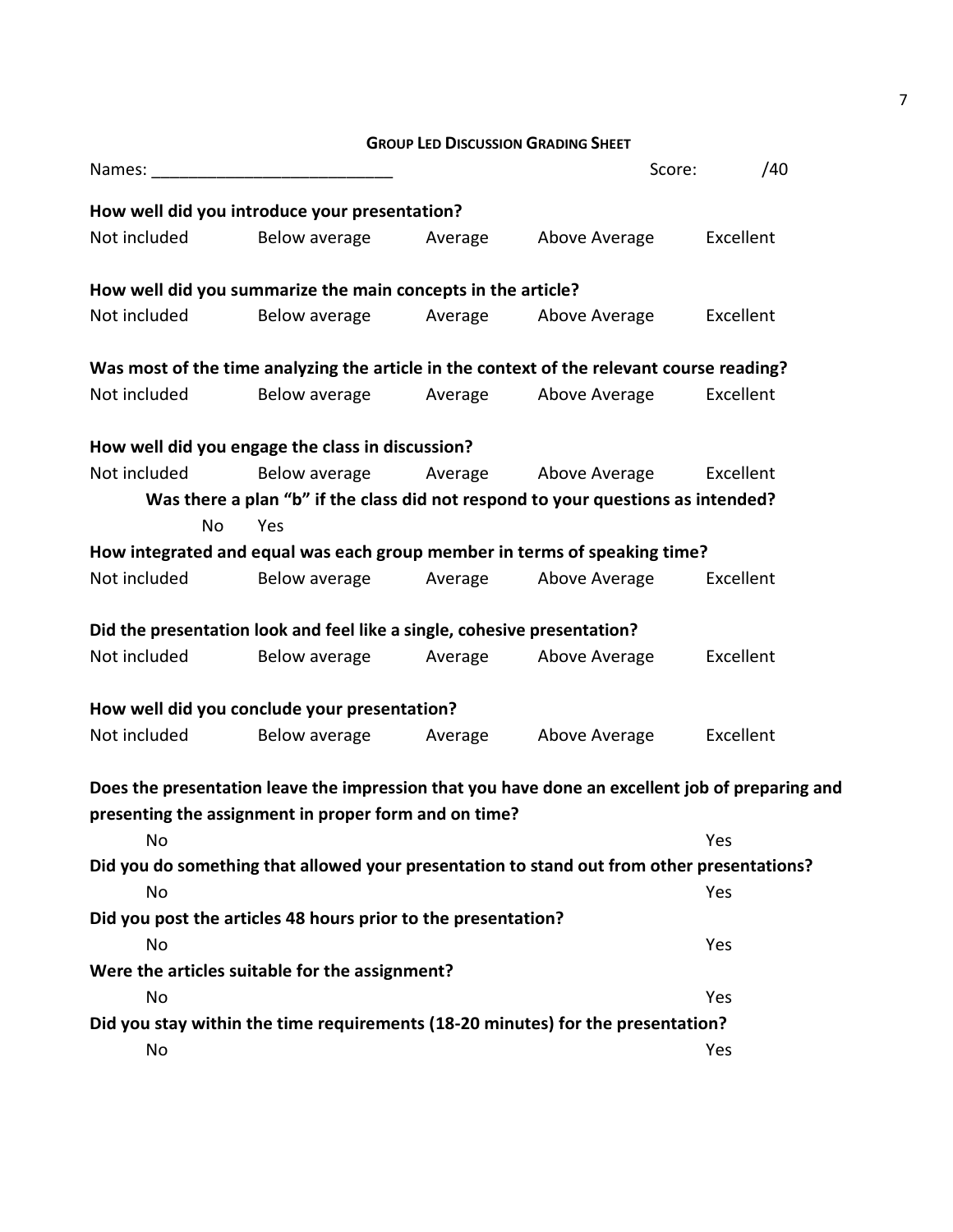#### **GROUP REFLECTION GRADING SHEET**

(Total time - 20-25 minutes)**:**

Broadly, this presentation should answer the question "What did you learn in COM 2020?" You might consider what you wish you knew from course readings before you started this experience that may have improved your experiences. You might also consider what successful small group practices your group engaged in without knowing they were supported by course readings. If you wanted to use the readings you've done and the experiences you've had in this course to help others improve their small group experiences and performance, what would you say? **\*This assignment should NOT overlap with your experiential learning presentations.**

#### **Introduction/Background:** (Approximately 5 minutes)/ **5 Points**

-Get our attention, explain what will we be hearing about in your presentation, and why it's relevant to us.

-How did your group form? What networks existed/were developed?

*Notes:*

#### **Body** (Approximately 10-15 minutes)/ **25 Points.**

| What?                                                     |                                                                                                            |  |  |  |  |  |
|-----------------------------------------------------------|------------------------------------------------------------------------------------------------------------|--|--|--|--|--|
|                                                           | Give us the "behind the scenes" on your activity.                                                          |  |  |  |  |  |
|                                                           | Since you will tell us what you did do in the final presentation, use this time to tell us what<br>$\circ$ |  |  |  |  |  |
|                                                           | options you explored but decided not to do.                                                                |  |  |  |  |  |
|                                                           | How did you develop ideas and make decisions about them?<br>$\circ$                                        |  |  |  |  |  |
| So What?                                                  |                                                                                                            |  |  |  |  |  |
|                                                           | Analyze your experience                                                                                    |  |  |  |  |  |
|                                                           | Has it been easier or harder than you expected to work as a team (etc.)?<br>$\circ$                        |  |  |  |  |  |
|                                                           | Discuss leadership, conflict, trust, and/or decision making challenges.<br>$\circ$                         |  |  |  |  |  |
|                                                           | Retroactively diagnose your group<br>$\circ$                                                               |  |  |  |  |  |
|                                                           | Why did those challenges exist?                                                                            |  |  |  |  |  |
|                                                           | What would you recommend to another group going through similar challenges?                                |  |  |  |  |  |
| Now What?                                                 |                                                                                                            |  |  |  |  |  |
| What are the larger issues associated with this activity? |                                                                                                            |  |  |  |  |  |
| What sustainable solutions may address these issues?      |                                                                                                            |  |  |  |  |  |
| ٠                                                         | What did you learn about the team (or client) issue in general?                                            |  |  |  |  |  |
|                                                           | What could you teach others about this issue?                                                              |  |  |  |  |  |

• If you had to do it all over again, what might you do differently?

*Notes:*

#### **Discussion Questions, Audience Q&A, and Conclusion** (Approximately 5 minutes)/ **10 points**

-Prepare discussion questions to engage the audience. These can be integrated throughout the presentation or added at the end. During the discussion, you should be prepared to respond to audience questions that arise. Conclude the presentation with a clincher statement

*Notes:*

Names: \_\_\_\_\_\_\_\_\_\_\_\_\_\_\_\_\_\_\_\_\_\_\_\_\_\_ Score: /40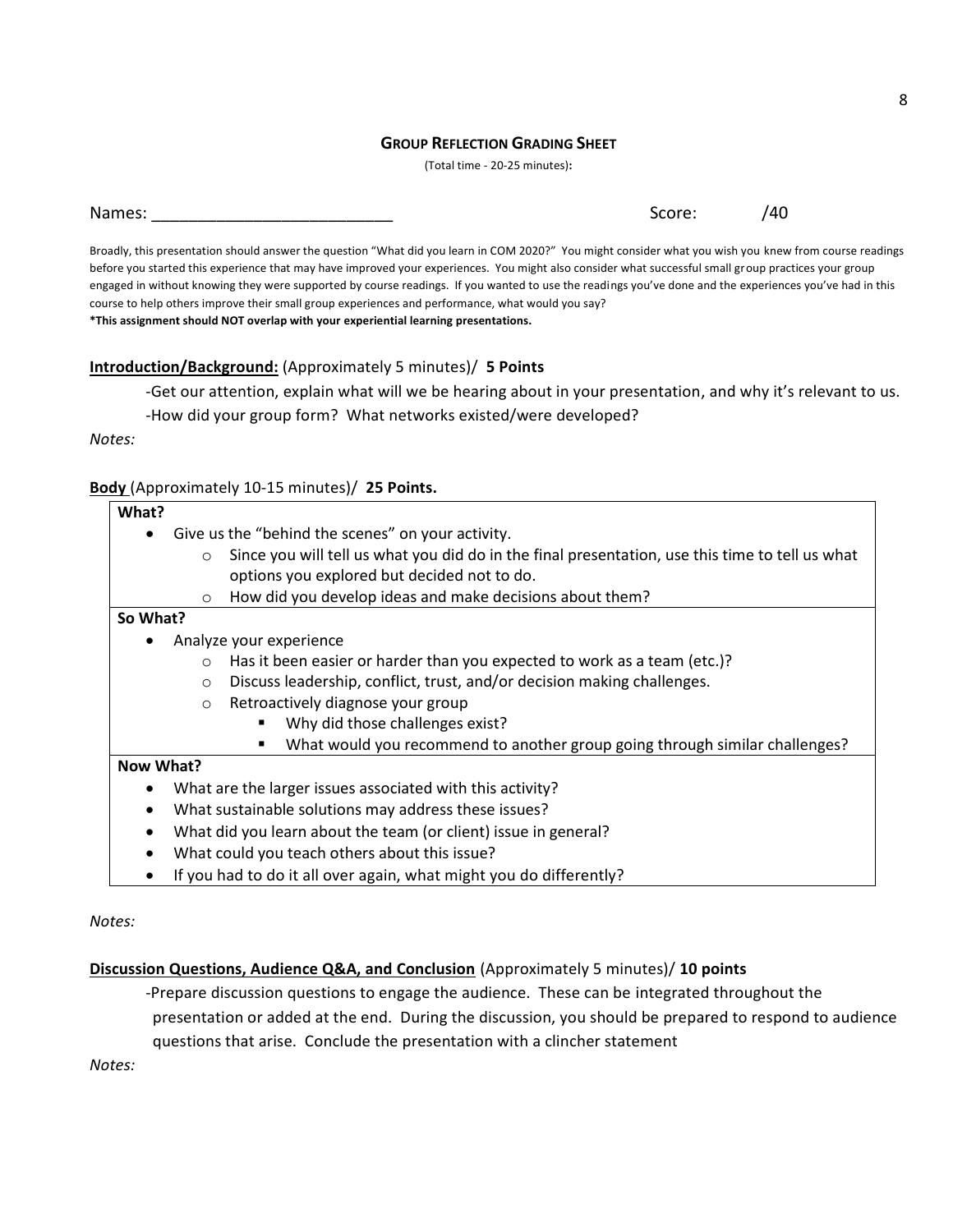#### **Experiential Learning Activity**

For this assignment, you should prepare an experience that is active, interactive, relevant, and strikes a balance between simplicity and complexity (that is, make it simple enough to easily participate in but complex enough to accomplish the goal of the activity). Newstrom & Scannell (1980) suggest these types of activities or "games" usually: are brief (1-30 minutes), are inexpensive to implement, activate multiple senses, use props, are low-risk, are adaptable, and are used to illustrate a single point only (p. xiv). Examples of games that meet these standards will be provided on Canvas. Do not use any "getting acquainted" activity/icebreaker.

Once you have designed your activity, identify a small group (not including your classmates) and coordinate a time for its members to participate in your activity. Your activity is more likely to be successful if you select a group that is likely to contain a high percentage of members who learn through concrete experiences as opposed to abstract conceptualization (Kolb, 1984). It may be persuasive to tell decision makers of the group what their group is likely to improve as a result of participating in your activity.

After the experience, you will write a report and deliver an oral presentation that describes what occurred, explains why it occurred the way it did, and predicts what would likely occur in future groups OR prescribes ways to improve the experience in the future.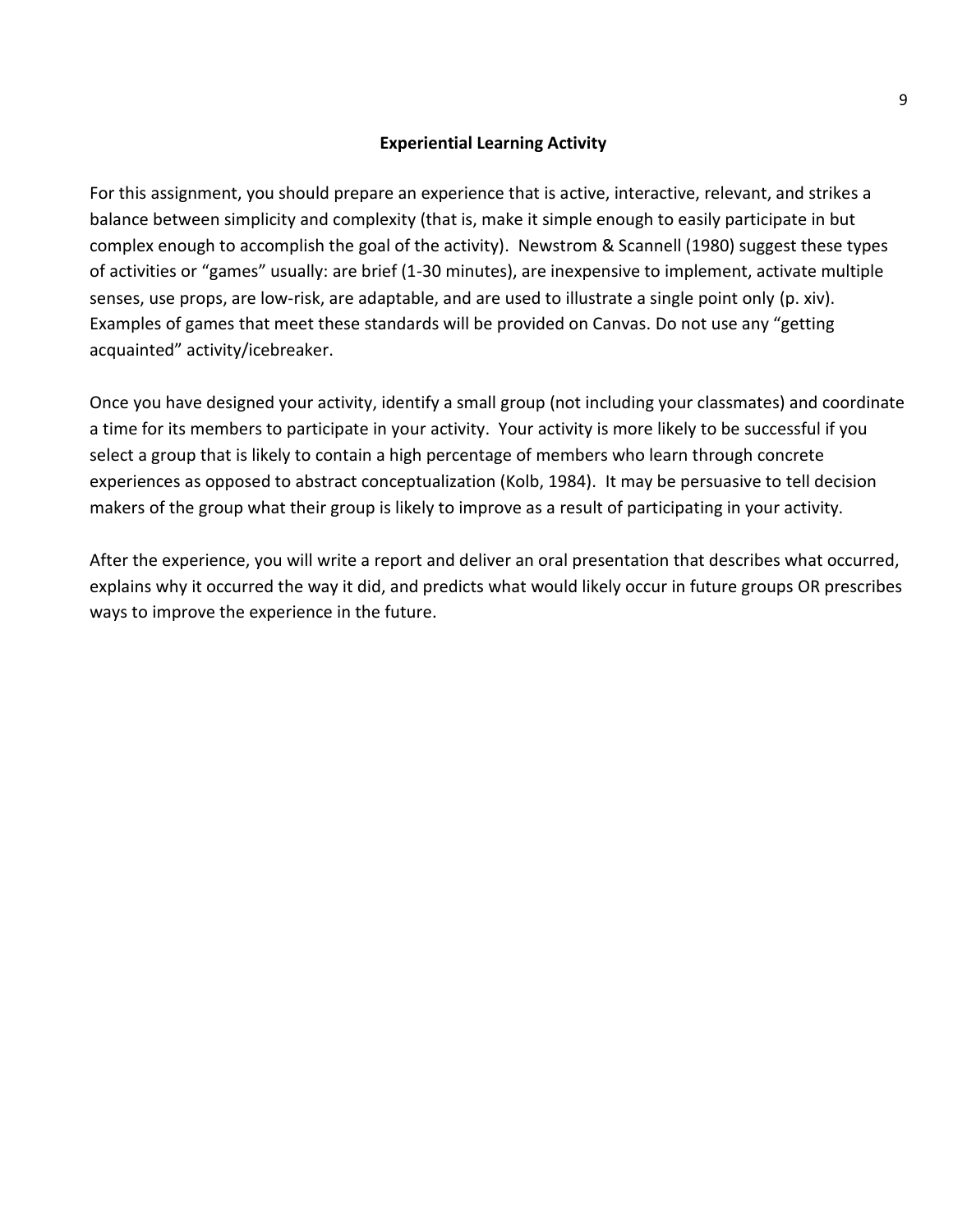## **PLANNING THE ACTIVITY**

The experience itself should be outlined by including the following headings and addressing subsequent prompts (adapted from Newstrom & Scannell, 1980 and Brooks-Harris & Stock-Ward, 1999).

#### **TITLE OBJECTIVE**

- 1. What is the topic?
- 2. What are the goal(s)/learning objective(s)/and/or theme(s)
- 3. What are some commonalities in participant's experiences?
- 4. When, in the life-cycle of a group, should an activity like this occur?
- 5. What kind of experience have the participants probably had with the topic?
- 6. Where are you likely to find groups that would most benefit from an activity like this?

#### **PROCEDURE**

- 1. What kind of interaction pattern do you want to promote?
- 2. What needs to be prepared by the facilitator(s) before the activity?
- 3. What instructions should be made available to the facilitator but not the participants?
- 4. What instructions will be provided to the participants? *Note: sections 3 and 4 should be very detailed so that anyone with a copy of this document should be able to accomplish them.*
- 5. How will the activity be debriefed? *Note: this section should also be elaborate. DeWine (1994) suggests that twice as much time should be spent in the debrief as you did in the activity*. In the debrief:
	- a. Participants should be given the opportunity to describe
		- i. What they did in the activity
		- ii. Why they may have behaved atypically
		- iii. What they thought about
		- iv. How they felt
	- b. Participants should offer interpretations regarding
		- i. What this activity could be teaching them about their team
		- ii. The likelihood this activity would have occurred the same way in other groups. Why or why not?
		- iii. How the experience has changed the group or the individual
		- iv. What they would do differently if they were asked to play the game again
		- v. What they will remember about the experience
	- c. Facilitators should
		- i. Summarize the responses of the participants
		- ii. Identify the skill/concept the activity was designed to develop
		- iii. Connect what you know about that skill/concept to the activity
- 6. How will the activity be assessed?
- 7. Other important issues or concerns

# **MATERIALS REQUIRED APPROXIMATE TIME REQUIRED**

**SOURCES**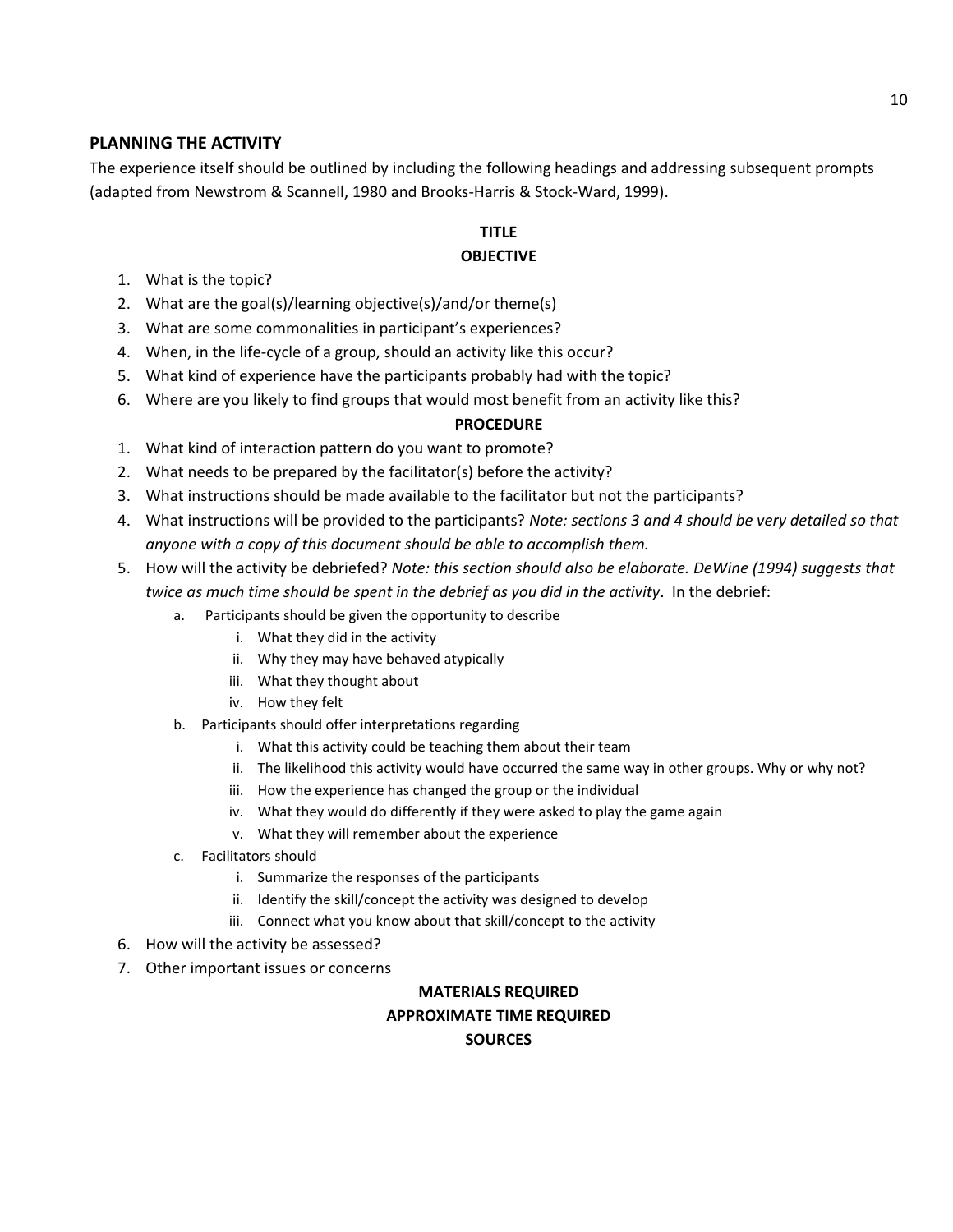#### **EXPERIENTIAL ACTIVITY GRADING SHEET**

Names: \_\_\_\_\_\_\_\_\_\_\_\_\_\_\_\_\_\_\_\_\_\_\_\_\_\_ Score: /60

Grading Scale:

- 1- Missing, not relevant to the assignment
- 2 or 3- Improvement needed, does not satisfy requirements as presented
- 4, 5, 6- Good, average work, satisfies requirements of assignment and collegiate expectations
- 7 or 8- Above average & superior work, exceeds minimum requirements, shows depth of thought, analysis, and insight
- 9- Exceptional scholarship in every regard, far exceeds expectations

#### **MECHANICS:**

Is this the first draft of the paper or has it been "polished" and free from spelling, syntax, and grammatical errors? Have you followed all instructions in the syllabus or does it appear to be thrown together at the last moment? Are citations complete and in APA form? [\(http://owl.english.purdue.edu/owl/resource/560/01/\)](http://owl.english.purdue.edu/owl/resource/560/01/)

|  |  |  | 1 2 3 4 5 6 7 8 9 |  |
|--|--|--|-------------------|--|
|  |  |  |                   |  |

## **OBJECTIVE**

Are the topic and goal(s) clearly articulated? Have criteria for potential participants been identified? Are the decisions supported by credible sources?

**1 2 3 4 5 6 7 8 9**

#### **PROCEDURE**

Do the instructions follow the suggested format and provide cogent, detailed information, including required materials and time, that is easy to follow?

**1 2 3 4 5 6 7 8 9**

## **DEBRIEF AND EVALUATION**

Is it clear how the activity will be explained to participants? Is the debrief relevant to the topic? Have you prepared for potential contingencies? Have you made it clear how you will collect data about the participant's experience?

**1 2 3 4 5 6 7 8 9**

## **OVERALL IMPACT:**

This is always a function of many aspects including clarity of thought, explanation of exercise, and attention to detail. Does the submission leave the impression that you have done an excellent job of preparing and presenting the assignment in proper form, on-time, and well thought out?

**1 2 3 4 5 6 7 8 9**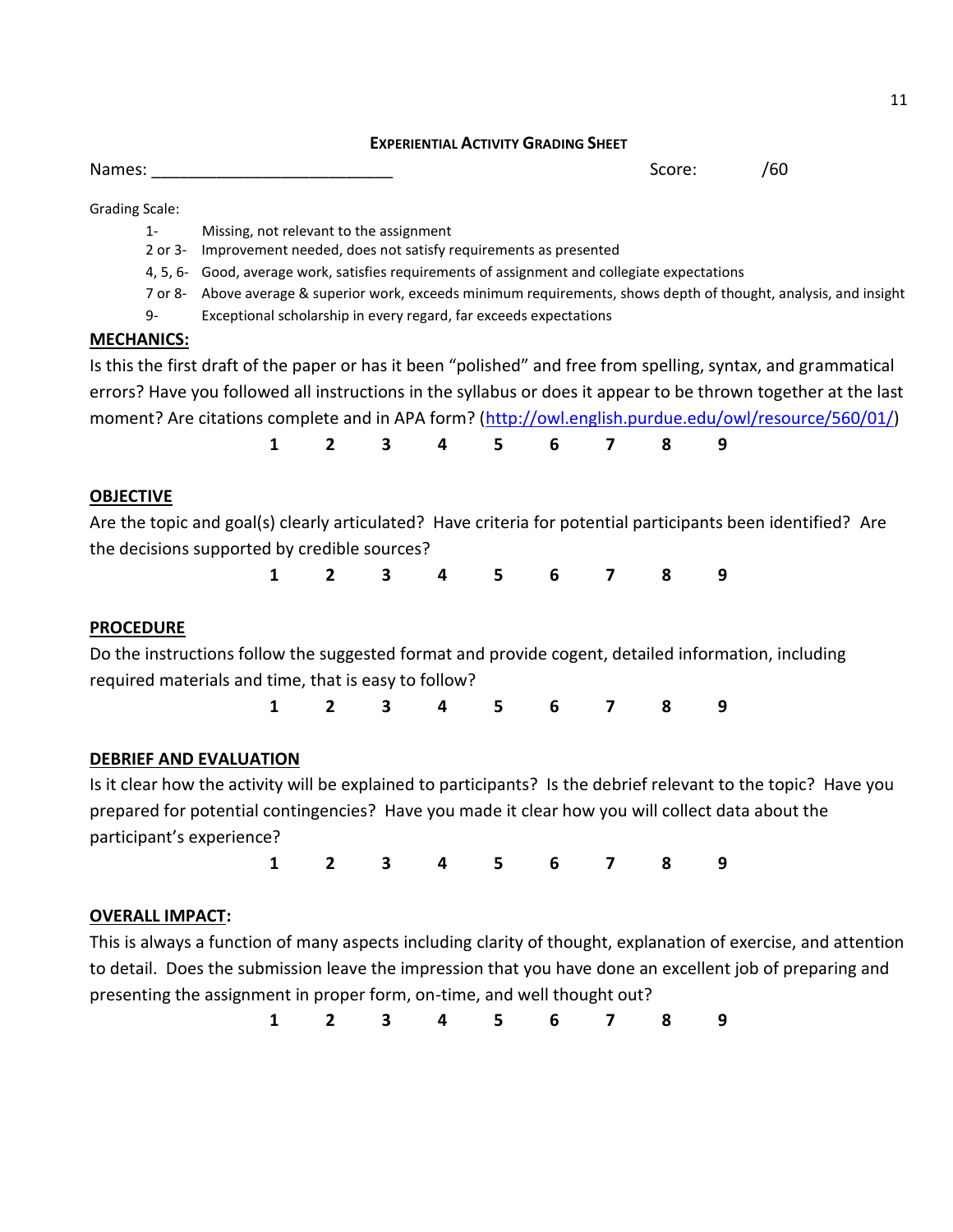## **WRITTEN REPORT EXPECTATIONS**

Once you've executed your activity, you should prepare a report that follows the following format:

- Cover page
- Abstract *1 page including*
	- o Activity Summary
	- o Rationale for Activity
	- o Key Findings of the Experience
- Review of literature on selected concept *2-4 pages identifying what is already known about the concept your activity was designed to develop.*
- Composition of Activity–*1-2 pages sharing the "logic in use" description of how the activity was constructed and the participants were selected. What decisions did you make? Why did you think those decisions would result in the outcomes you intended?*
- Results-*2-4 pages describing what occurred on the day you performed your activity. Did the activity do what you thought it would? Why or why not? How do you know/could you prove that the participants or group improved in the concept area you intended?*
- Discussion- *1-2 pages. What would you do differently if you were to perform this activity again? What did you learn that matters to your participants? What did you learn that matters to members of similar groups? What did you learn that matters to everyday people? What did you learn that matters to small group communication scholars?*
- Required Appendices:
	- o Complete activity instructions
	- o Photographs of participants performing the activity

*Other appendices may include diagrams of the activity, summary tables of assessment data, handouts participants receive during the experience/debrief*

 References in APA Format (search "Purdue OWL" or visit the online PLNU Library Guide called How to do Research/Citation Help for details on APA formatting expectations)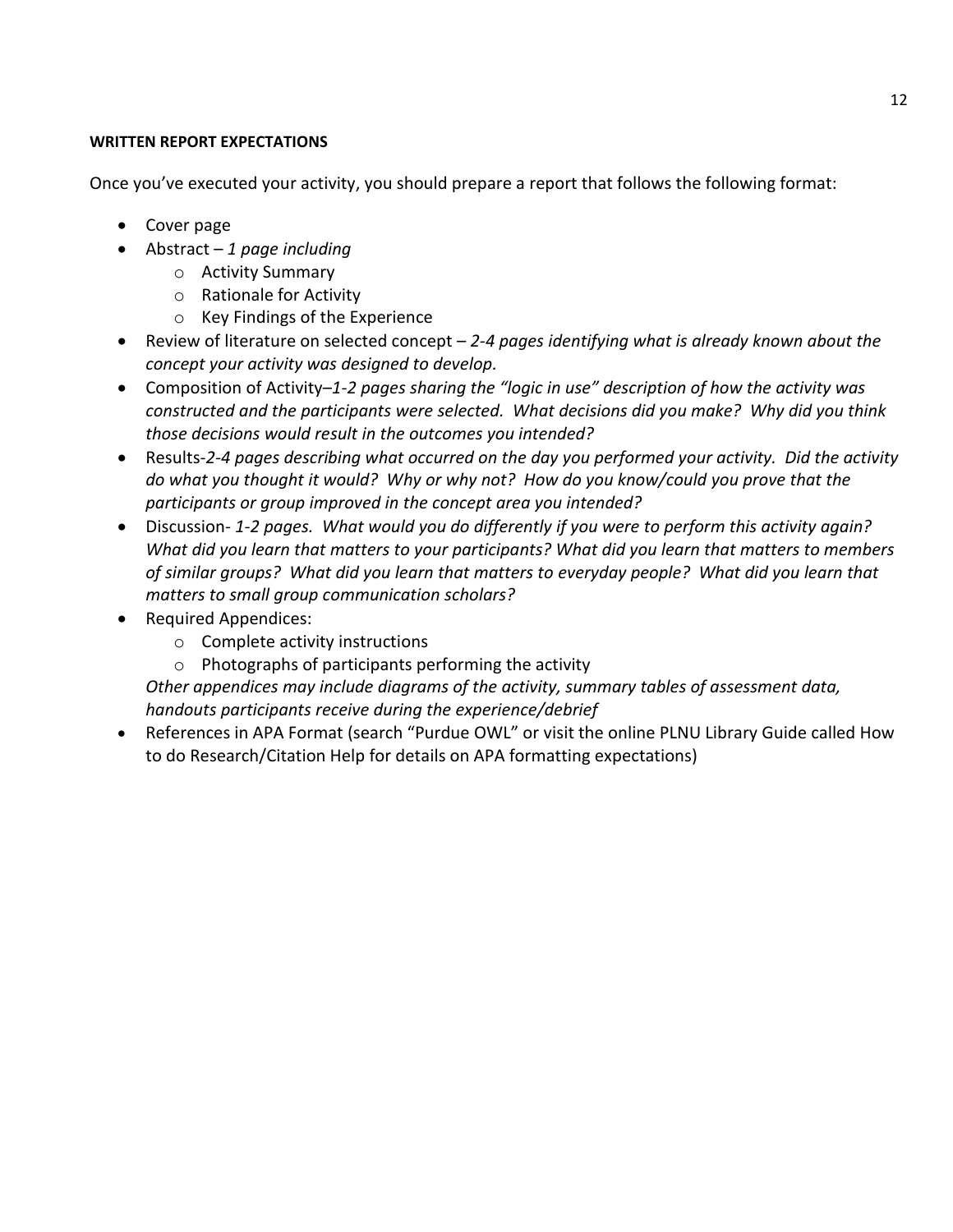#### **PRESENTATION EXPECTATIONS**

Introduction: Introduce your presentation in an engaging way (avoid beginning with "My name is and my group wanted to..." or a variation thereof). Preview the sections of your presentation

Body: Outline the primary topic your activity sought to address. Address the existing literature, how your activity is aligned with that literature, what occurred on the day of the activity, what you would do differently next time, and why this activity matters to everyday people and communication scholars.

The presentation should look and feel like a single, cohesive presentation. Visual aids are recommended, but not required. While this should be treated as a formal presentation, information should be presented in a creative and engaging way.

Conclusion: Conclude by reviewing the big ideas and ending with a clincher statement that summarizes your presentation in one sentence.

Time: You have 7-9 minutes to present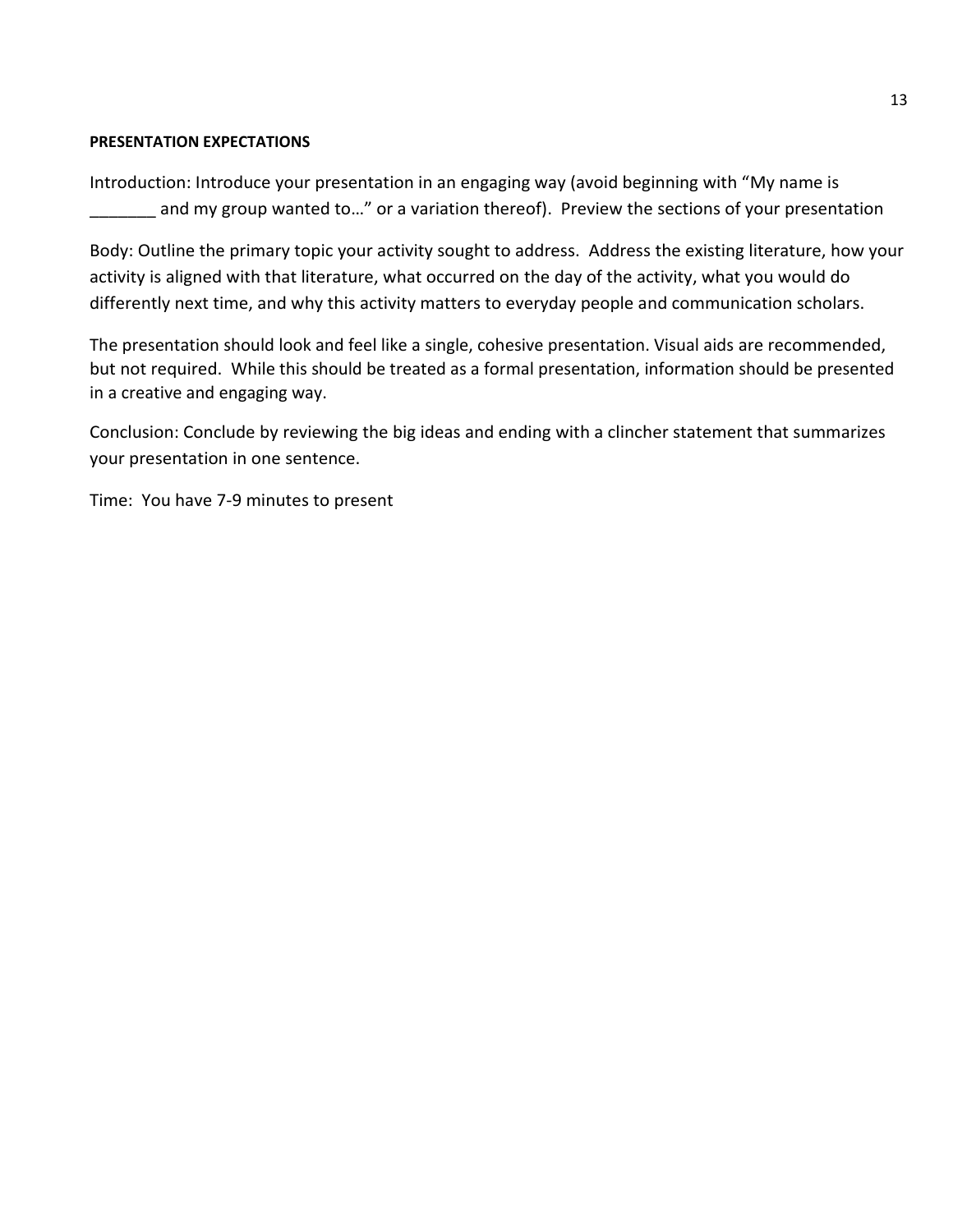| <b>EXPERIENTIAL ACTIVITY REPORT GRADING SHEET</b> |  |
|---------------------------------------------------|--|
|---------------------------------------------------|--|

Names: \_\_\_\_\_\_\_\_\_\_\_\_\_\_\_\_\_\_\_\_\_\_\_\_\_\_ Score: /40

Grading Scale:

- 1- Missing, not relevant to the assignment
- 2 or 3- Improvement needed, does not satisfy requirements as presented
- 4, 5, 6- Good, average work, satisfies requirements of assignment and collegiate expectations
- 7 or 8- Above average & superior work, exceeds minimum requirements, shows depth of thought, analysis, and insight
- 9- Exceptional scholarship in every regard, far exceeds expectations

| <b>MECHANICS:</b>            |              |                |   |   |   |   |                         |   |   |
|------------------------------|--------------|----------------|---|---|---|---|-------------------------|---|---|
|                              | $\mathbf{1}$ | $\overline{2}$ | 3 | 4 | 5 | 6 | $\overline{\mathbf{z}}$ | 8 | 9 |
| <b>LITERATURE REVIEW:</b>    |              |                |   |   |   |   |                         |   |   |
|                              | $\mathbf{1}$ | $\overline{2}$ | 3 | 4 | 5 | 6 | $\overline{\mathbf{z}}$ | 8 | 9 |
| <b>ACTIVITY COMPOSITION:</b> |              |                |   |   |   |   |                         |   |   |
|                              | $\mathbf{1}$ | $\overline{2}$ | 3 | 4 | 5 | 6 | 7                       | 8 | 9 |
| <b>RESULTS:</b>              |              |                |   |   |   |   |                         |   |   |
|                              | $\mathbf{1}$ | $\overline{2}$ | 3 | 4 | 5 | 6 | $\overline{\mathbf{z}}$ | 8 | 9 |
| <b>DISCUSSION:</b>           |              |                |   |   |   |   |                         |   |   |
|                              | $\mathbf{1}$ | $\overline{2}$ | 3 | 4 | 5 | 6 | $\overline{\mathbf{z}}$ | 8 | 9 |
| APPENDICES/REFERENCES:       |              |                |   |   |   |   |                         |   |   |
|                              | $\mathbf{1}$ | $\overline{2}$ | 3 | 4 | 5 | 6 | $\overline{7}$          | 8 | 9 |
| <b>OVERALL IMPACT:</b>       |              |                |   |   |   |   |                         |   |   |
|                              |              |                |   |   |   |   |                         |   |   |
|                              | $\mathbf{1}$ | $\overline{2}$ | 3 | 4 | 5 | 6 | 7                       | 8 | 9 |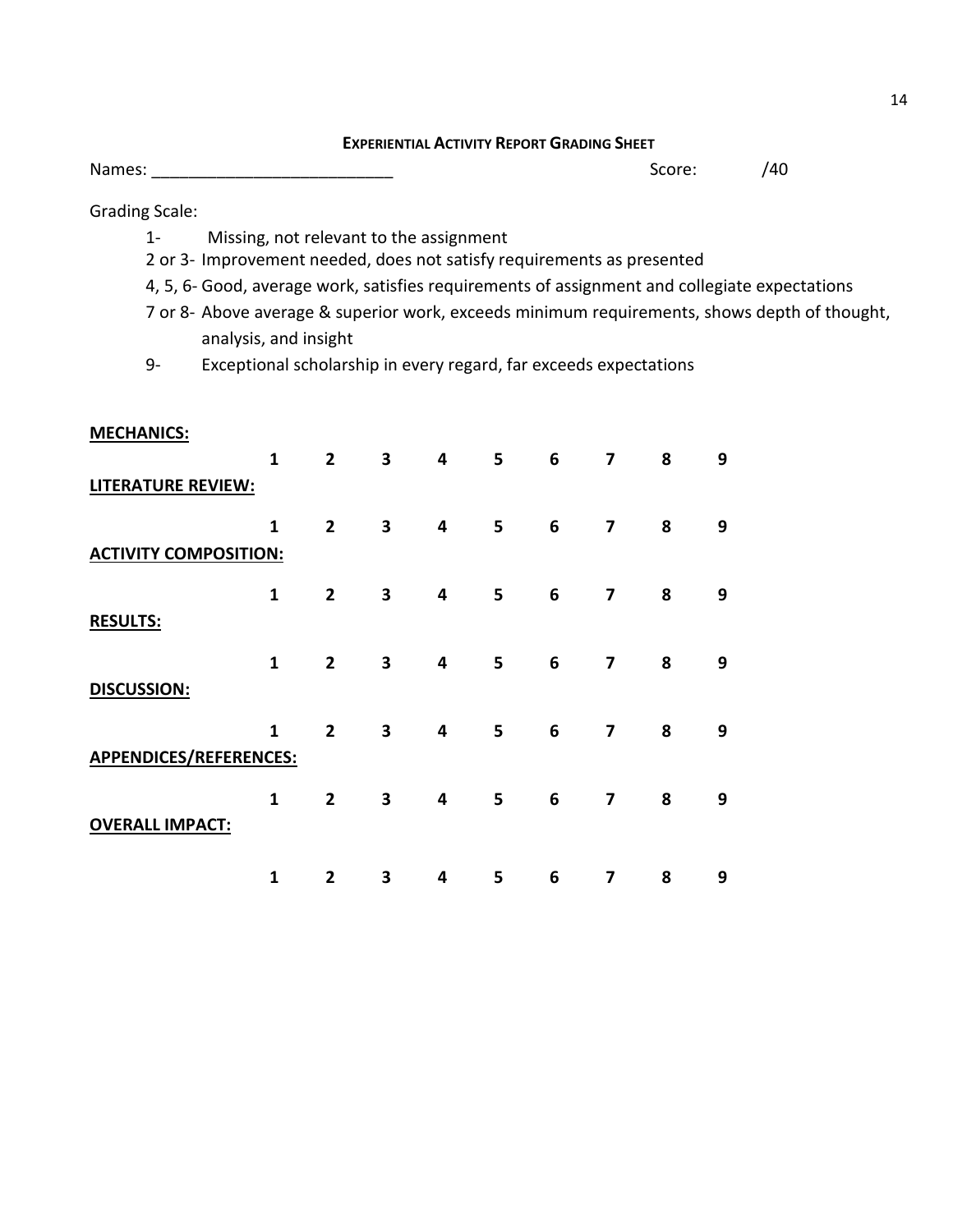|              |                                                                                                           |         | <b>EXPERIENTIAL LEARNING PRESENTATION GRADING SHEET</b> |           |  |
|--------------|-----------------------------------------------------------------------------------------------------------|---------|---------------------------------------------------------|-----------|--|
| Names:       |                                                                                                           |         | Score:                                                  | /40       |  |
|              | How well did you introduce and preview your presentation?                                                 |         |                                                         |           |  |
| Not included | Below average                                                                                             | Average | Above Average                                           | Excellent |  |
|              | How well did you summarize the main points you were attempting to make?                                   |         |                                                         |           |  |
| Not included | Below average                                                                                             | Average | Above Average                                           | Excellent |  |
|              | Was most of the time analyzing the experience in the context of relevant course readings?                 |         |                                                         |           |  |
| Not included | Below average                                                                                             | Average | Above Average                                           | Excellent |  |
|              | Did the presenters avoid fillers (e.g., um, ah, you know, like, etc.), move purposefully, exhibit energy, |         |                                                         |           |  |
|              | make eye contact, smile often, and appear credible?                                                       |         |                                                         |           |  |
| Not included | Below average                                                                                             | Average | Above Average                                           | Excellent |  |
|              | Did the presentation look and feel like a single, cohesive presentation?                                  |         |                                                         |           |  |
| Not included | Below average                                                                                             | Average | Above Average                                           | Excellent |  |
|              | How well did you conclude your presentation?                                                              |         |                                                         |           |  |
| Not included | Below average                                                                                             | Average | Above Average                                           | Excellent |  |
|              | Does the presentation leave the impression that you have done an excellent job of preparing and           |         |                                                         |           |  |
|              | presenting the assignment in proper form and on time?                                                     |         |                                                         |           |  |
| <b>No</b>    |                                                                                                           |         |                                                         | Yes       |  |
|              | Did you do something that allowed your presentation to stand out from other presentations?                |         |                                                         |           |  |
| No           |                                                                                                           |         |                                                         | Yes       |  |
|              | Did you stay within the time requirements (7-9 minutes) for the presentation?                             |         |                                                         |           |  |
| <b>No</b>    |                                                                                                           |         |                                                         | Yes       |  |

15